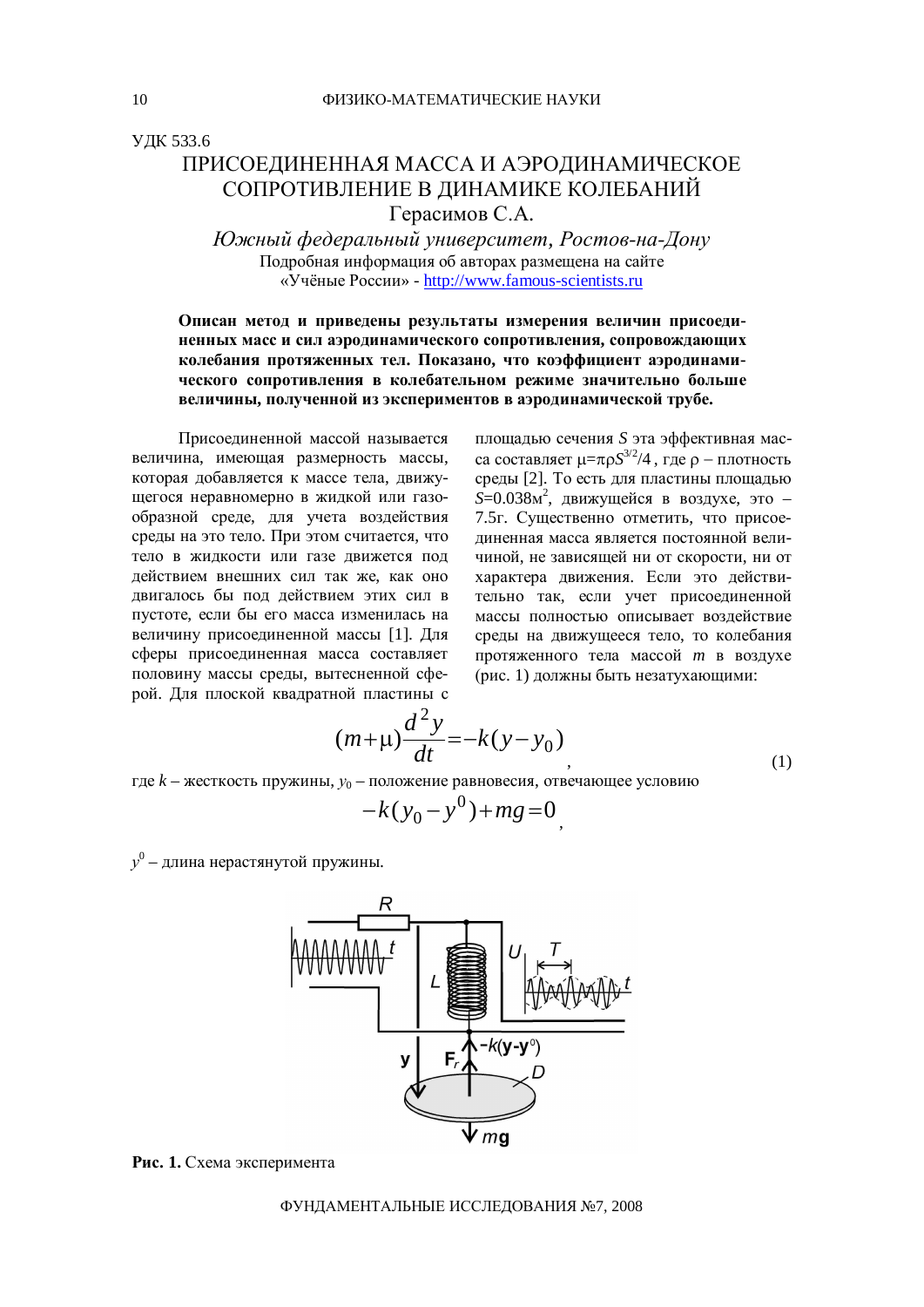Совершенно очевидно, что уравнение (1) должно быть дополнено силой аэродинамического сопротивления [3]:

$$
(m+\mu)\frac{d^2y}{dt} + k(y-y_0) + \frac{C\text{Sp }dy}{2} \frac{dy}{dt} = 0
$$
 (2)

При этом снова возникает противоречие: коэффициенты аэродинамического сопротивления С [4] получены продувкой тел различной формы в аэродинамической трубе, что соответствуют установившемуся режиму обтекания. Колебательный характер движения тела установившимся можно назвать с очень большой натяжкой. Для плоского диска такой коэффициент аэродинамического сопротивления составляет *C*≈1.1. Однако, в динамическом режиме, то есть при падении тела в поле гравитационных и диссипативных сил он оказался равным 2.7 [5]. Различие оказалось слишком большим, чтобы на него не обратить внимание. К сожалению, остался открытым вопрос и о влиянии присоединенной массы на параметры, характеризующие падение тел при наличии сил сопротивления воздуха. Указанные выше противоречия могут быть устранены только экспериментально.

Схема эксперимента достаточно проста и показана, по существу, на рис. 1. Это – простейшая RL-цепь, в которой роль индуктивности играет упругий элемент (пружина) *L*, а сопротивление резистора составляет величину около 1кОм. Коэффициент жесткости пружины  $k=9.6$  Н/м, коэффициент затухания гармонических колебаний (величина обратная промежутку времени, за который амплитуда уменьшается в *е* раз) не более 0.005. Эффективная масса тела, участвующего в гармонических колебаниях, учитывающая, в том числе и массу пружины, поэтому, равна

$$
m = T_0^2 k / 4\pi^2 \tag{3}
$$

где  $T_0$  – экспериментальное значение периода гармонических колебаний. Примерно таким же выражением определяется период затухающих колебаний, в которых должна участвовать присоединенная масса µ, следовательно

$$
\mu = m(\frac{T^2}{T_0^2} - 1)
$$

Здесь *Т* – экспериментальное значение периода затухающих колебаний. Разумеется, выражение (4), определяющее присоединенную массу, предполагает, что увеличение периода, обусловленное затуханием, мало. Это допущение, после того как будет определен коэффициент аэродинамического сопротивления, должно быть специально аргументировано. Амплитуду падения переменного напряжения *U* с несущей частотой 4 кГц на индуктивности можно существенно увеличить, установив внутрь пружины ферритовый сердечник с достаточно большой магнитной проницаемостью.

На рис. 2 показана восстановленная зависимость удлинения пружины от времени для  $T_0$ =0.833 с, что соответствует массе *m*=169 г. Отсюда µ=6.1 г. Это – пер-

 $\hspace{2.6cm} (4)$ вый результат. Следующий вывод оказался оказался более, чем неожиданным. Традиционные экспериментальные данные по коэффициентам аэродинамического сопротивления [4] неприменимы для описания колебаний протяженных тел. В данном случае колебания происходят с коэффициентом сопротивления, почти в шесть раз превышающем значение *C*, полученное продувкой пластины в аэродинамической трубе. Этот эффект является чрезвычайно важным, поэтому должен быть подробно изучен. Однако, сначала следует вернуться к полученному значению присоединенной массы и проверить, насколько корректна оценка (4). Здесь достаточно добавить, что решение дифференциального уравнения (2) при указанных выше параметрах, но *T*=0.840c, дает увеличение периода, обу-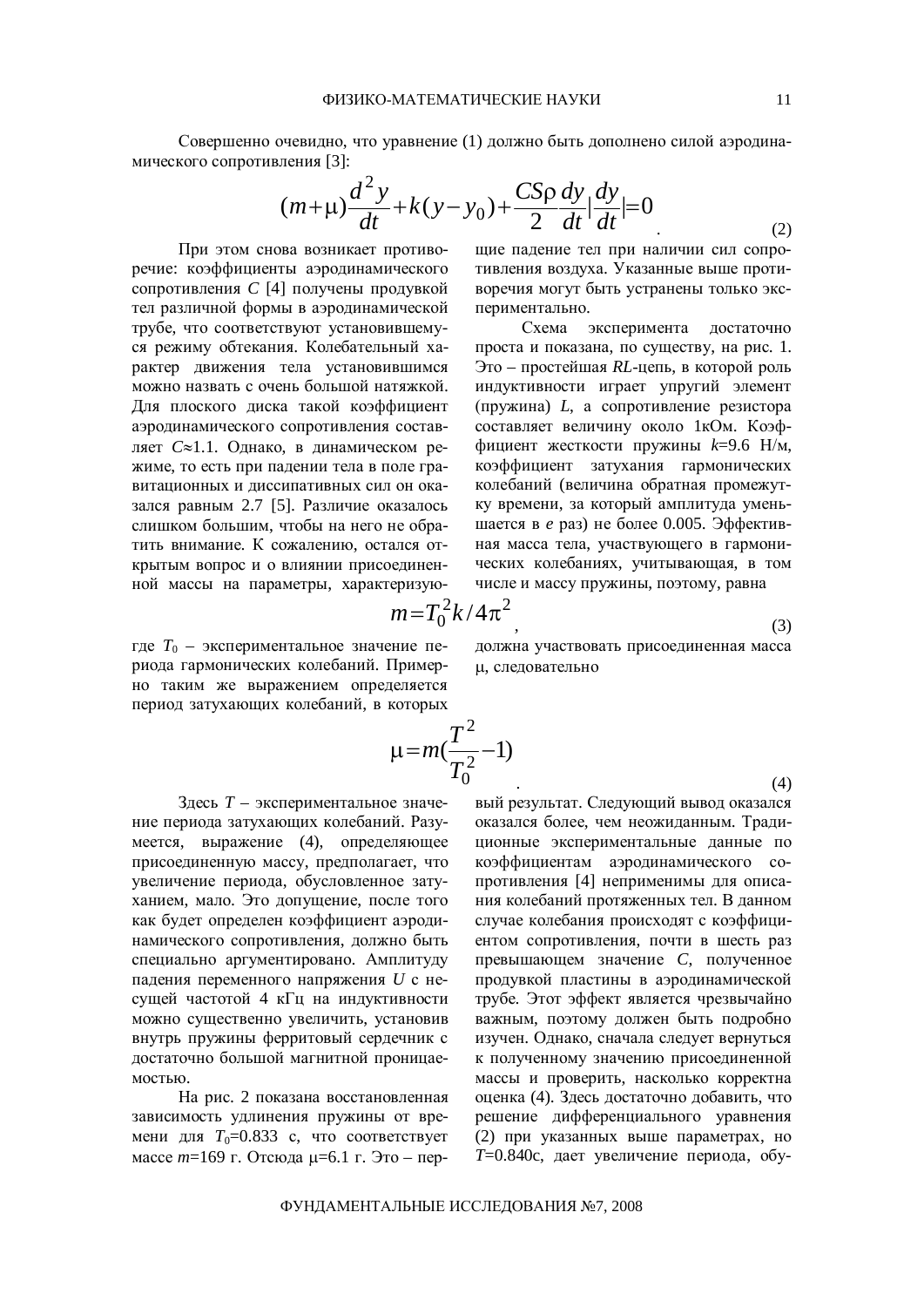словленное затуханием, не более чем на 0.06%. Оценка присоединенной массы, суля по всему, является лостаточно правильной. Это позволяет определить величину присоединенной массы для других размеров тонкого диска и частот колебаний. На рис. 3 показаны экспериментальные значения присоединенной массы в зависимости от площади диска *S* для двух значений периода *Т*<sub>0</sub>. Похоже, что присоединенная масса действительно является



Рис. 2. Пример зависимости удлинения пружины от времени. Точки экспериментальные результаты, штриховая кривая – решение дифференциального уравнения (2) для коэффициента аэродинамического сопротивления  $C=1.1$ , сплошная кривая – то же для *С*=6.4

Следующий, достаточно важный результат, - независимость коэффициента аэродинамического сопротивления от площади сечения S и сравнительно слабая зависимость от частоты затухающих колебаний (рис. 4). Основное здесь даже не в том, что в зависимости от периода колебаний *Т* коэффициент *С* имеет экстремум, а в необычно большом его значении. Среднее постоянной для данного тела величиной. Однако к количественному совпадению с теоретическими выводами [2] следует, вероятно, относиться как к случайному. В появлении присоединенной массы нет ничего необычного. Это – эффективная масса среды, которой тело передает импульс при своем движении. Присоединенная масса в данной задаче определяет изменение частоты колебаний и не более.



Рис. 3. Присоединенная масса тонкого диска при различных периодах колебаний и площадях сечения

значение коэффициента С составляет величину 6.5, превышающее традиционное значение  $C_T$ =1.1 почти в шесть раз. По крайней мере это так, при частотах колебаний около 1 Гц. Судя по всему, мы имеем дело с динамическим режимом, существенно отличающимся от статического. которому отвечают результаты измерений в аэродинамических трубах.



Рис. 4. Экспериментальная зависимость коэффициента аэродинамического сопротивления С от периода затухающих колебаний Т при различных площадях диска S